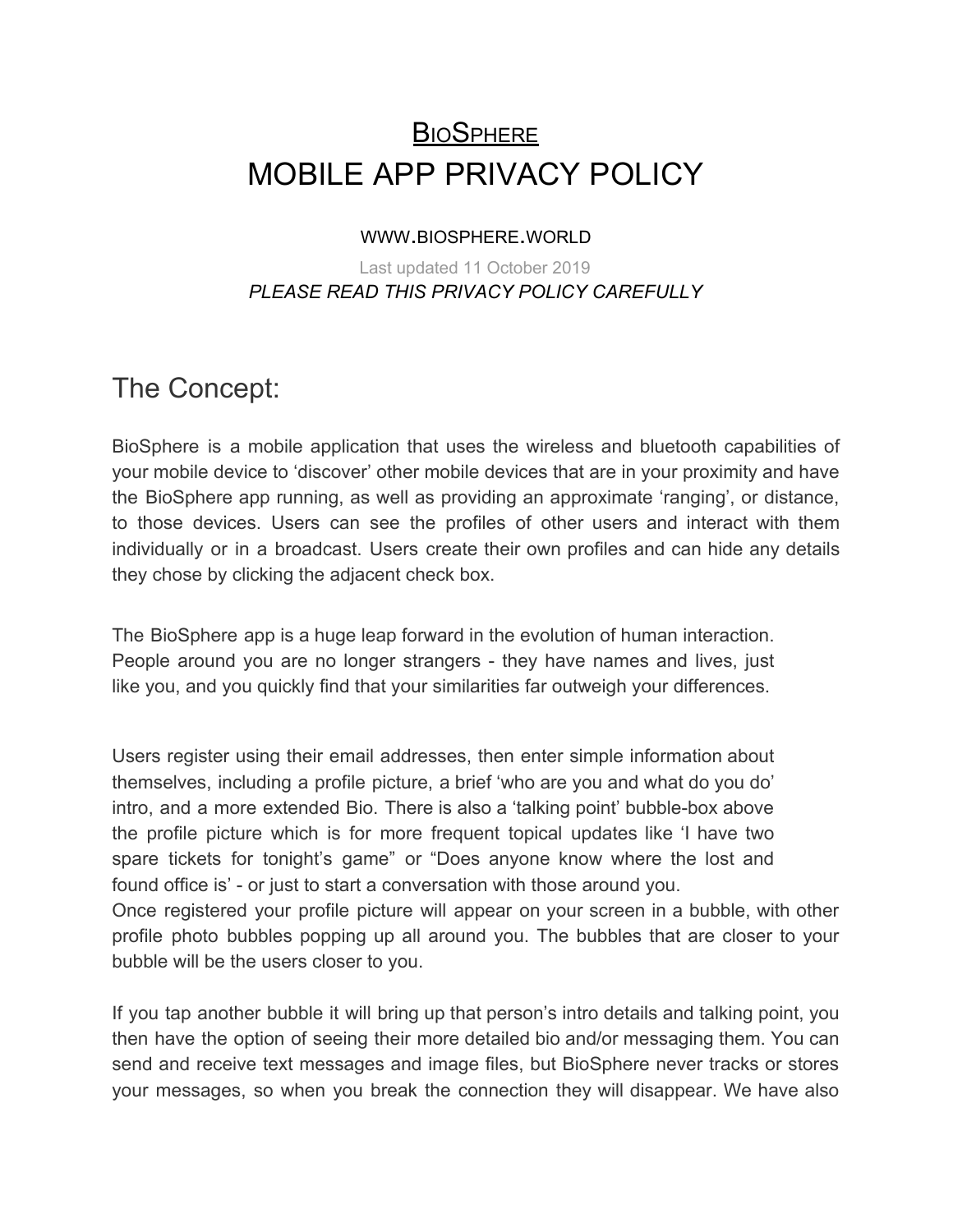introduced a new function which allows you to broadcast photos or up to 30 second long videos from your gallery to all other users in your proximity.

If another user sends you anything inappropriate or you do not want them to 'see' you, or there are simply too many users around you, there is a 'flick-off' function. On the 'bubble' screen simply tap and hold the user and flick them off to the top of the screen; they will no longer see you or be able to contact you.

Users cannot use BioSphere to locate another person from a remote location. It is a proximity-based application, so you can only 'see' people who are in range of the technology. You would literally be able to see anyone that could 'see' you on BioSphere.

BioSphere users are immediately identifiable by their profile picture bubbles and intro information, which would have to match what a user could physically see in other users in their proximity. It would obviously be difficult for a 60 year old man to portray themselves as an 18 year old woman, but a few points are worth noting:

1. BioSphere does not pull information about you from other social media or the Internet. The only information on the app is information that YOU enter. It is what YOU want other people to know about you, so don't enter information that you don't want other people to know. We have also included a 'toggle on/off' feature with your bio entries so that you can display only information that is relevant to a particular environment such as 'work' or 'social'.

2. The nature of the app is such that it is secure, but a determined hacker could conceivably intercept messages. Be aware just in case.

3. If a user is inappropriate please flick them off sooner rather than later. In our next versions we will have an 'add friend/block user' function, but in the meantime if a person is consistently inappropriate please inform us and we will block their account for the session.

BioSphere is an amazing revolution in social and business interactions, an 'Interaction multiplier' as we call it, but ultimately it just enhances age-old social norms and customs. Don't interact in a manner which is inconsistent with what your society deems acceptable now.

**Have fun, be more productive and effective, but don't be a creep.**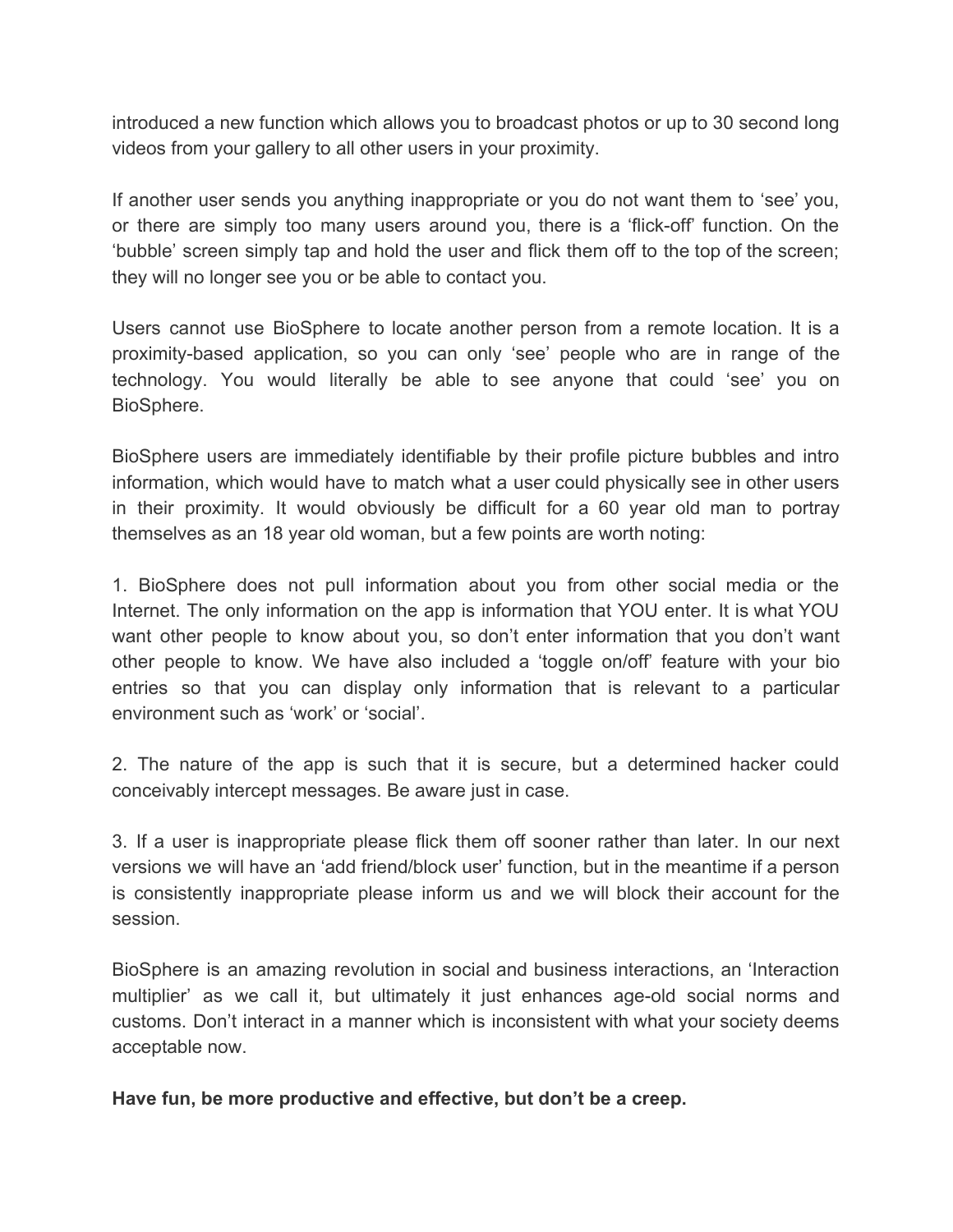And now for the small print:

# Privacy Policy

Effective date: October 11th 2019.

Biosphere - the interaction multiplier ("us", "we", or "our") operates the mobile application (the "Service").

This page informs you of our policies regarding the collection, use, and disclosure of personal data when you use our Service and the choices you have associated with that data. Our Privacy Policy for Biosphere - the interaction multiplier is created with the help of the [Free Privacy Policy website](https://www.freeprivacypolicy.com/).

We use your data to provide and improve the Service. By using the Service, you agree to the collection and use of information in accordance with this policy. Unless otherwise defined in this Privacy Policy, terms used in this Privacy Policy have the same meanings as in our Terms and Conditions.

### Information Collection And Use

We collect several different types of information for various purposes to provide and improve our Service to you.

Types of Data Collected

Personal Data

While using our Service, we may ask you to provide us with certain personally identifiable information that can be used to contact or identify you ("Personal Data"). Personally identifiable information may include, but is not limited to: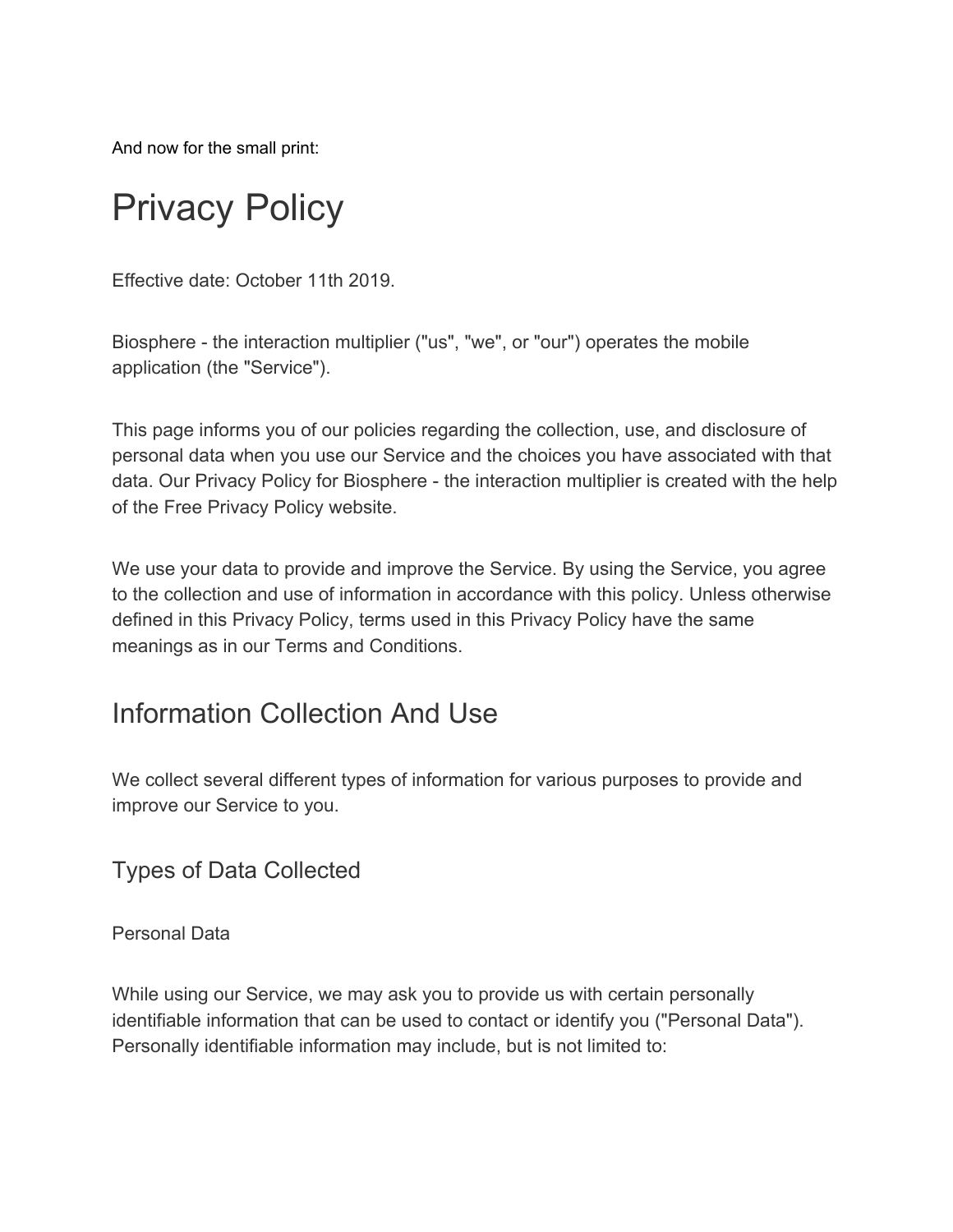- Email address
- First name and last name
- Cookies and Usage Data

#### Usage Data

When you access the Service by or through a mobile device, we may collect certain information automatically, including, but not limited to, the type of mobile device you use, your mobile device unique ID, the IP address of your mobile device, your mobile operating system, the type of mobile Internet browser you use, unique device identifiers and other diagnostic data ("Usage Data").

Tracking & Cookies Data

We use cookies and similar tracking technologies to track the activity on our Service and hold certain information.

Cookies are files with small amount of data which may include an anonymous unique identifier. Cookies are sent to your browser from a website and stored on your device. Tracking technologies also used are beacons, tags, and scripts to collect and track information and to improve and analyze our Service.

You can instruct your browser to refuse all cookies or to indicate when a cookie is being sent. However, if you do not accept cookies, you may not be able to use some portions of our Service.

Examples of Cookies we use:

- **Session Cookies.** We use Session Cookies to operate our Service.
- **Preference Cookies.** We use Preference Cookies to remember your preferences and various settings.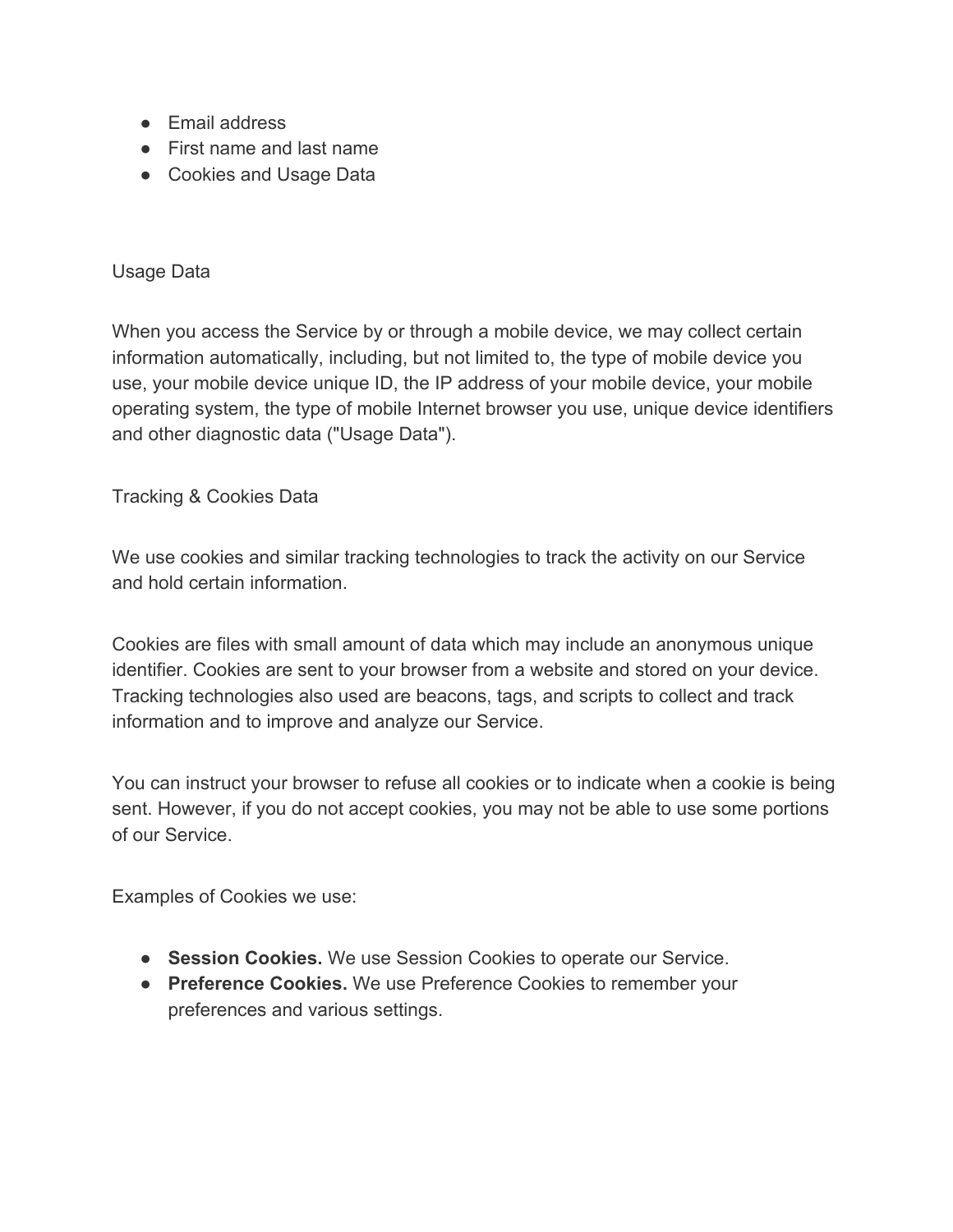● **Security Cookies.** We use Security Cookies for security purposes.

# Use of Data

Biosphere - the interaction multiplier uses the collected data for various purposes:

- To provide and maintain the Service
- To notify you about changes to our Service
- To allow you to participate in interactive features of our Service when you choose to do so
- To provide customer care and support
- To provide analysis or valuable information so that we can improve the Service
- To monitor the usage of the Service
- To detect, prevent and address technical issues

# Transfer Of Data

Your information, including Personal Data, may be transferred to — and maintained on — computers located outside of your state, province, country or other governmental jurisdiction where the data protection laws may differ than those from your jurisdiction.

If you are located outside South Africa and choose to provide information to us, please note that we transfer the data, including Personal Data, to South Africa and process it there.

Your consent to this Privacy Policy followed by your submission of such information represents your agreement to that transfer.

Biosphere - the interaction multiplier will take all steps reasonably necessary to ensure that your data is treated securely and in accordance with this Privacy Policy and no transfer of your Personal Data will take place to an organization or a country unless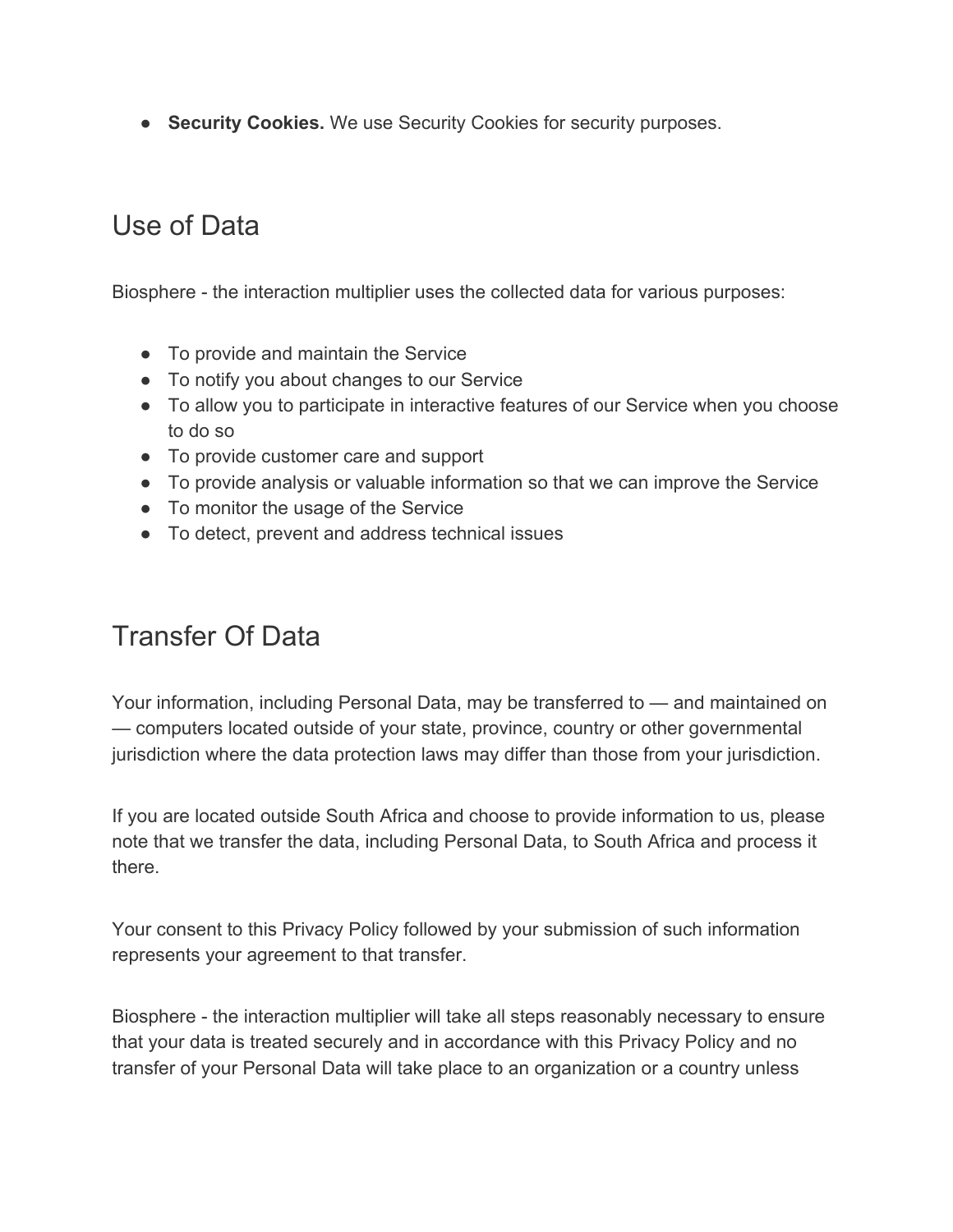there are adequate controls in place including the security of your data and other personal information.

# Disclosure Of Data

#### Legal Requirements

Biosphere - the interaction multiplier may disclose your Personal Data in the good faith belief that such action is necessary to:

- To comply with a legal obligation
- To protect and defend the rights or property of Biosphere the interaction multiplier
- To prevent or investigate possible wrongdoing in connection with the Service
- To protect the personal safety of users of the Service or the public
- To protect against legal liability

# Security Of Data

The security of your data is important to us, but remember that no method of transmission over the Internet, or method of electronic storage is 100% secure. While we strive to use commercially acceptable means to protect your Personal Data, we cannot guarantee its absolute security.

#### Service Providers

We may employ third party companies and individuals to facilitate our Service ("Service Providers"), to provide the Service on our behalf, to perform Service-related services or to assist us in analyzing how our Service is used.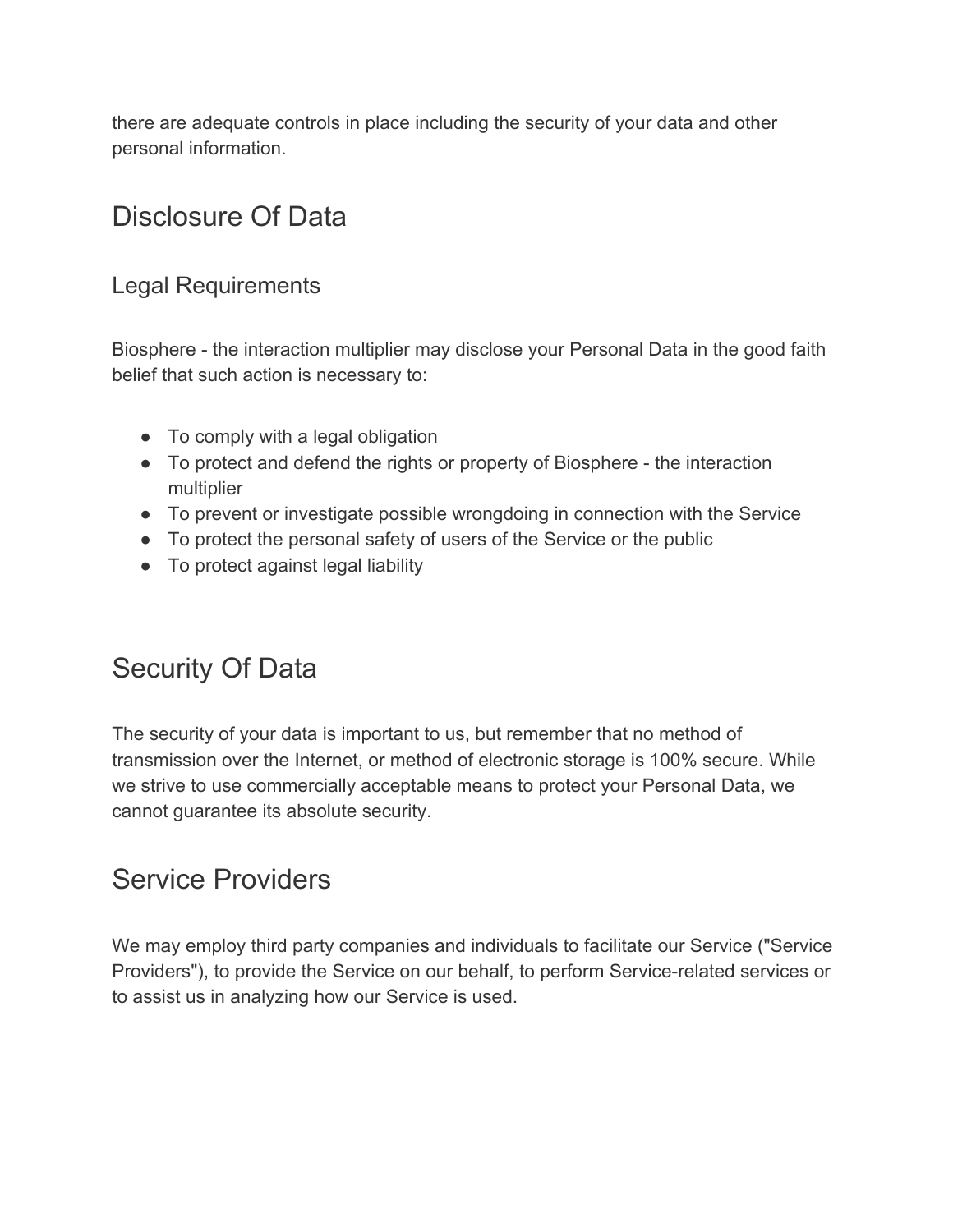These third parties have access to your Personal Data only to perform these tasks on our behalf and are obligated not to disclose or use it for any other purpose.

# POPI act

The Protection of Personal Information Act 4 of 2013 (POPI or POPIA)

*"The purpose of the Act to protect personal information, to strike a balance between the right to privacy and the need for the free flow of, and access to information, and to regulate how personal information is processed."*

- More information is **coming soon**
- A policy relating to the POPI Act will be added after our test phase is completed. In the interim, Biosphere abides to The protection of Personal information act 4 of 2013 as of the 21st of March 2019.

### Links To Other Sites

Our Service may contain links to other sites that are not operated by us. If you click on a third party link, you will be directed to that third party's site. We strongly advise you to review the Privacy Policy of every site you visit.

We have no control over and assume no responsibility for the content, privacy policies or practices of any third party sites or services.

### Children's Privacy

Our Service does not address anyone under the age of 18 ("Children").

We do not knowingly collect personally identifiable information from anyone under the age of 18. If you are a parent or guardian and you are aware that your child has provided us with Personal Data, please contact us. If we become aware that we have collected Personal Data from children without verification of parental consent, we take steps to remove that information from our servers.